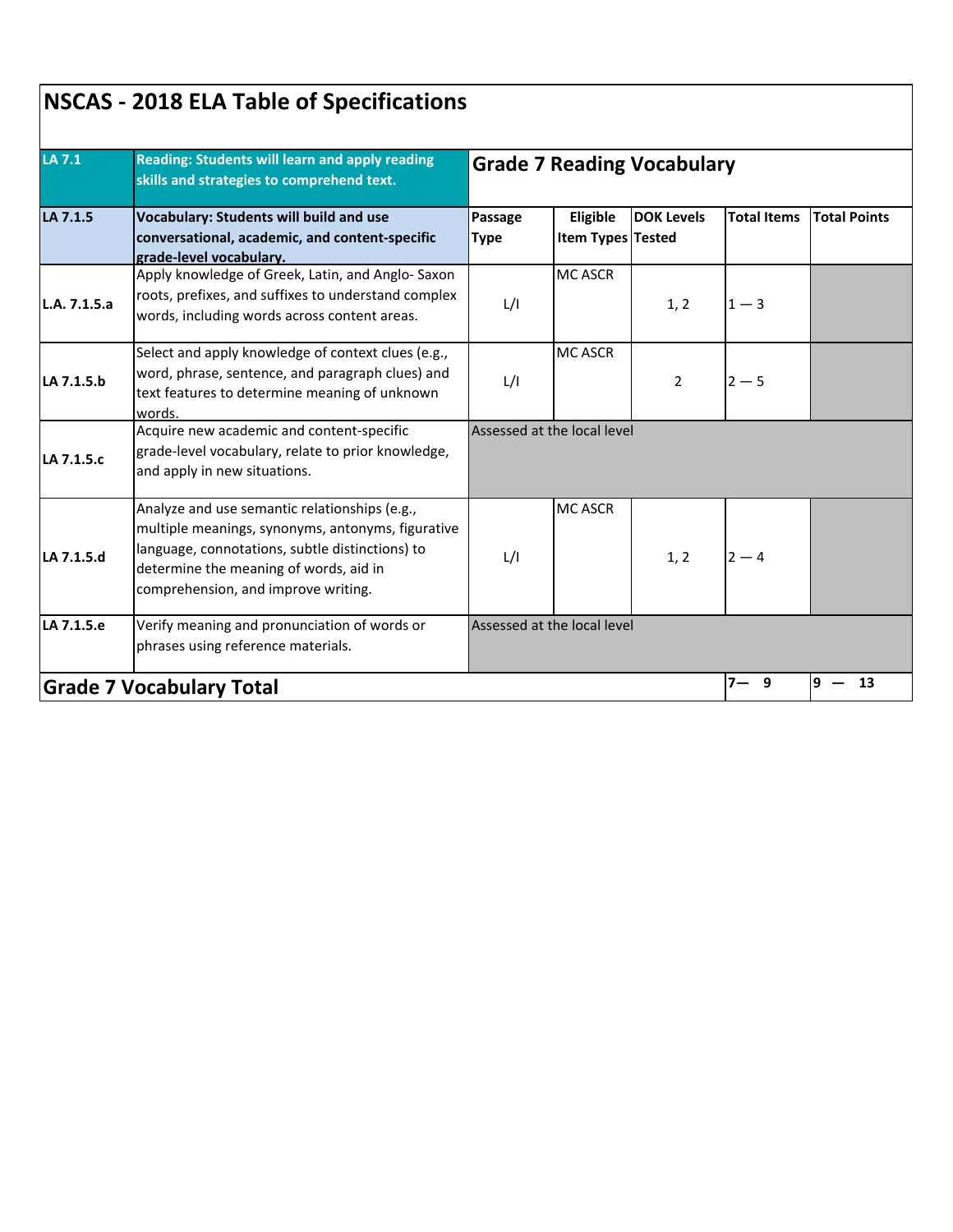| LA 7.1     | Reading: Students will learn and apply reading<br>skills and strategies to comprehend text.                                                                                                                                                         | <b>Grade 7 Reading Comprehension</b> |                                      |                   |                    |                     |
|------------|-----------------------------------------------------------------------------------------------------------------------------------------------------------------------------------------------------------------------------------------------------|--------------------------------------|--------------------------------------|-------------------|--------------------|---------------------|
| LA 7.1.6   | <b>Comprehension: Students will construct meaning</b><br>by applying prior knowledge, using text<br>information, and monitoring comprehension while<br>reading increasingly complex grade-level literary<br>and informational text.                 | Passage<br><b>Type</b>               | Eligible<br><b>Item Types Tested</b> | <b>DOK Levels</b> | <b>Total Items</b> | <b>Total Points</b> |
| LA 7.1.6.a | Analyze the meaning, reliability, and validity of the<br>text considering author's purpose and perspective.                                                                                                                                         | L/I                                  | MC ASCR<br>EBSR                      | 2, 3              | $2 - 5$            |                     |
| LA 7.1.6.b | Analyze and explain the relationships between<br>elements of literary text (e.g., character<br>development, setting, plot, conflict, point of view,<br>theme).                                                                                      | L                                    | MC ASCR<br><b>EBSR</b>               | 2, 3              | $1 - 5$            |                     |
| LA 7.1.6.c | Analyze the author's use of literary devices (e.g.,<br>simile, metaphor, personification, idiom, oxymoron,<br>hyperbole, alliteration, onomatopoeia, analogy,<br>tone, mood).                                                                       | L/I                                  | MC ASCR<br><b>EBSR</b>               | 2, 3              | $2 - 5$            |                     |
| LA 7.1.6.d | Summarize, analyze, and synthesize a literary text<br>and/or media, using key details to support<br>interpretation of the theme.                                                                                                                    | L                                    | MC ASCR<br><b>EBSR</b>               | 2, 3              | $2 - 5$            |                     |
| LA 7.1.6.e | Summarize, analyze, and synthesize an<br>informational text and/or media, using supporting<br>details to formulate the main idea.                                                                                                                   |                                      | MC ASCR<br><b>EBSR</b>               | 2, 3              | $2 - 5$            |                     |
| LA 7.1.6.f | Apply knowledge of text features to locate<br>information and explain how the information<br>contributes to an understanding of print and digital<br>text.                                                                                          | L/I                                  | <b>MC ASCR</b><br>EBSR               | 2, 3              | $2 - 5$            |                     |
| LA 7.1.6.g | Cite specific textual evidence to analyze and make<br>linferences based on the characteristics of a variety<br>of literary and informational texts.                                                                                                 | L/I                                  | MC ASCR<br>EBSR                      | 2, 3              | $1 - 5$            |                     |
| LA 7.1.6.h | Explain the social, historical, cultural, and<br>biographical influences in a variety of texts, citing<br>textual evidence from literary and informational text<br>to develop a regional, national, and international<br>multicultural perspective. | L/I                                  | MC ASCR<br>EBSR                      | 2, 3              | $0 - 4$            |                     |
| LA 7.1.6.i | Construct and/or answer literal, inferential, critical,<br>and interpretive questions and support answers<br>with explicit evidence from the text or additional<br>sources.                                                                         | L/I                                  | MC ASCR<br><b>EBSR</b>               | 1, 2, 3           | $2 - 5$            |                     |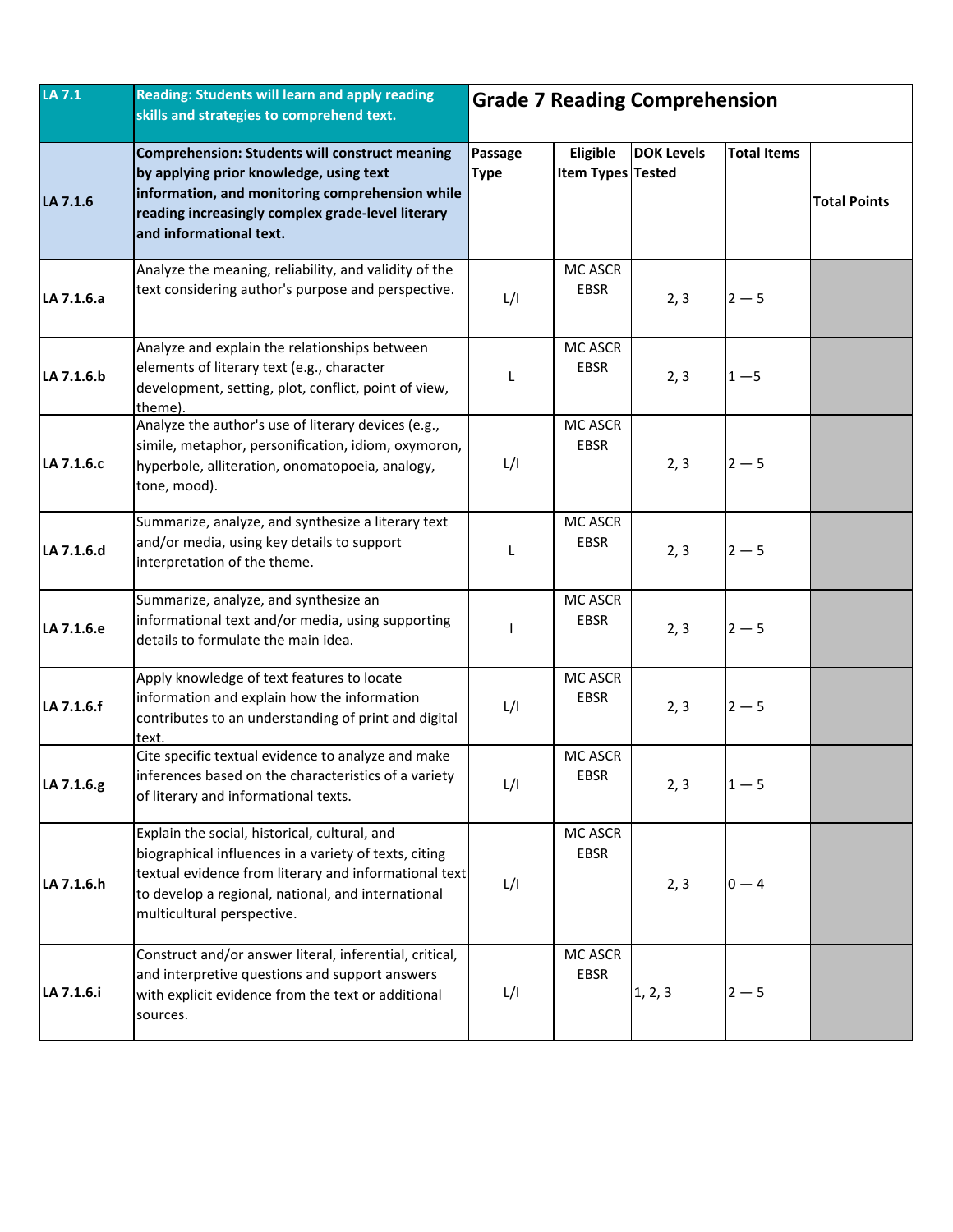| LA 7.1.6.j | Apply knowledge of organizational patterns to<br>comprehend informational text (e.g.,<br>sequence/chronological, description, spatial, cause<br>and effect, compare/contrast, fact/opinion,<br>proposition/support).                                                                                                    |                             | <b>MC ASCR</b><br><b>EBSR</b> | 2, 3           | $1 - 3$   |            |
|------------|-------------------------------------------------------------------------------------------------------------------------------------------------------------------------------------------------------------------------------------------------------------------------------------------------------------------------|-----------------------------|-------------------------------|----------------|-----------|------------|
| LA 7.1.6.k | Select text for a particular purpose (e.g., answer a<br>question, solve problems, enjoy, form an opinion,<br>understand a specific viewpoint, predict outcomes,<br>discover models for own writing, accomplish a task), Assessed at the local level<br>citing evidence to support analysis, reflection, or<br>research. |                             |                               |                |           |            |
| LA 7.1.6.  | Build background knowledge and activate prior<br>knowledge to clarify text, deepen understanding,<br>and make text-to-self, text-to- text, and<br>text-to-world connections while reading complex<br>text.                                                                                                              | Assessed at the local level |                               |                |           |            |
| LA 7.1.6.m | Self-monitor comprehension and independently<br>apply appropriate strategies to understand text.                                                                                                                                                                                                                        | Assessed at the local level |                               |                |           |            |
| LA 7.1.6.n | Make and confirm/modify inferences with text<br>evidence while previewing and reading literary,<br>informational, digital text, and/or media.                                                                                                                                                                           | Assessed at the local level |                               |                |           |            |
| LA 7.1.6.0 | Demonstrate an understanding of complex text<br>using textual evidence via multiple mediums (e.g.,<br>writing, artistic representation, video, other media).                                                                                                                                                            | Assessed at the local level |                               |                |           |            |
| LA 7.1.6.p | Analyze the extent to which a filmed or live<br>production of a story, drama, or poem resembles or<br>differs from the text or script.                                                                                                                                                                                  | Assessed at the local level |                               |                |           |            |
|            | <b>Grade 7 Comprehension Total</b>                                                                                                                                                                                                                                                                                      |                             |                               | MC, ASCR, EBSR | $20 - 22$ | 28<br>- 32 |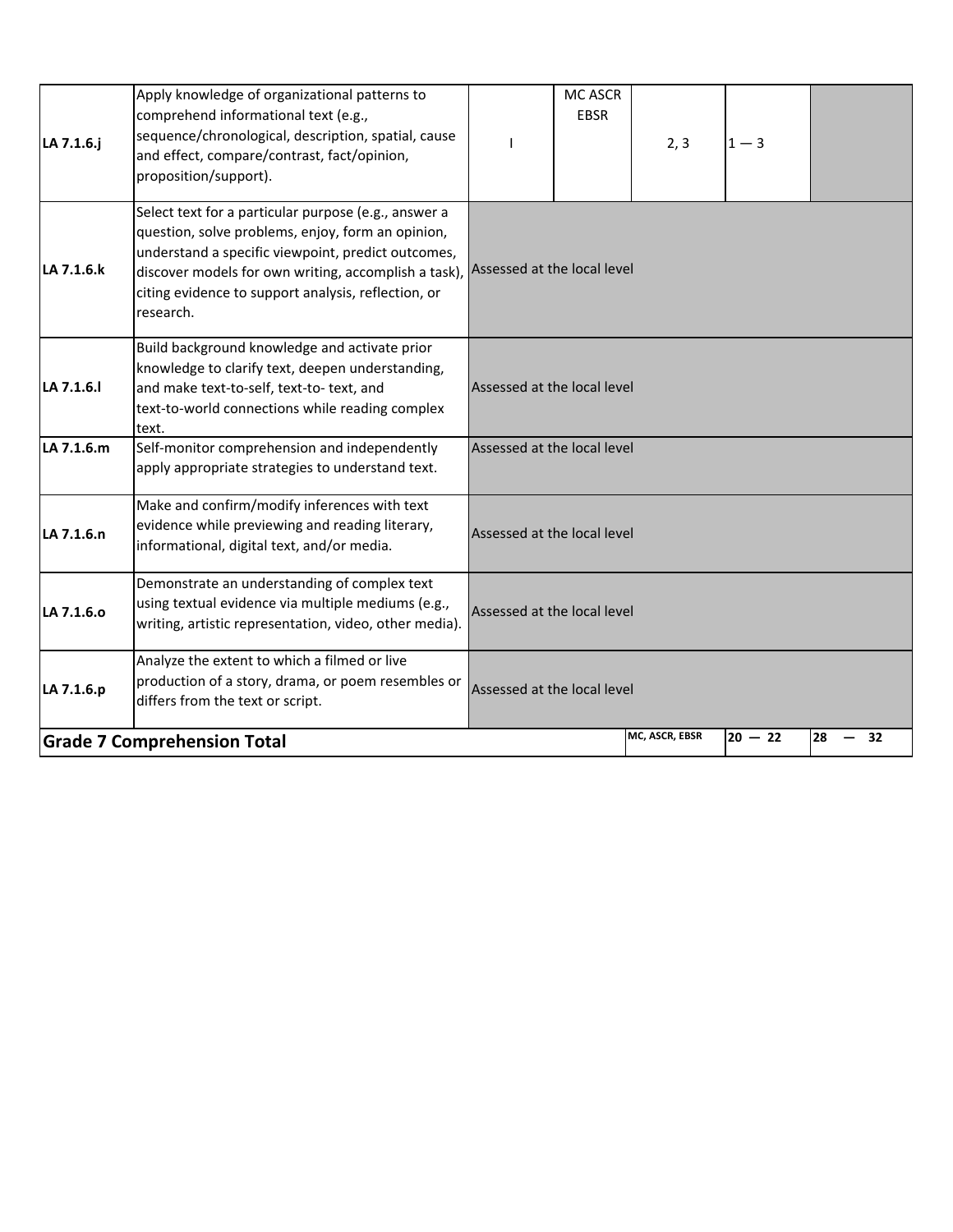| LA 7.2     | Writing: Students will learn and apply writing skills<br>and strategies to communicate.                                                                                                                                                                                                   | <b>Grade 7 Writing Skills</b> |                                    |                    |                     |  |  |
|------------|-------------------------------------------------------------------------------------------------------------------------------------------------------------------------------------------------------------------------------------------------------------------------------------------|-------------------------------|------------------------------------|--------------------|---------------------|--|--|
| LA 7.2.1   | <b>Writing Process: Students will apply the writing</b><br>process to plan, draft, revise, edit, and publish<br>writing using correct spelling, grammar,<br>punctuation, and other conventions of standard<br>English appropriate for grade-level.                                        | <b>Eligible Item Types</b>    | <b>DOK Levels</b><br><b>Tested</b> | <b>Total Items</b> | <b>Total Points</b> |  |  |
| LA 7.2.1.a | Use prewriting activities and inquiry tools to<br>recursively generate ideas, organize information,<br>guide writing, and answer questions.                                                                                                                                               | Assessed at the local level   |                                    |                    |                     |  |  |
| LA 7.2.1.b | Generate a draft that conveys complex ideas<br>through analysis and use of organizational patterns<br>that are suited to the purpose and intended<br>audience and includes a strong thesis, body,<br>conclusion, and appropriate transitions linked to the<br>purpose of the composition. | <b>MC ASCR EBSR</b>           | 2, 3                               | $0 - 3$            |                     |  |  |
| LA 7.2.1.c | Gather and use relevant information and evidence<br>from multiple authoritative print and/or digital<br>sources including primary and secondary sources to<br>support claims or theses.                                                                                                   | <b>MC ASCR EBSR</b>           | 2, 3                               | $1 - 3$            |                     |  |  |
| LA 7.2.1.d | Compose paragraphs with grammatically correct<br>simple, compound, and complex sentences of<br>varying length and complexity.                                                                                                                                                             | <b>MC ASCR EBSR</b>           | 2, 3                               | $0 - 3$            |                     |  |  |
| LA 7.2.1.e | Revise to improve and clarify writing through<br>self-monitoring strategies and feedback from<br>others.                                                                                                                                                                                  | Assessed at the local level   |                                    |                    |                     |  |  |
| LA 7.2.1.f | Provide oral, written, and/or digital descriptive<br>feedback to other writers.                                                                                                                                                                                                           | Assessed at the local level   |                                    |                    |                     |  |  |
| LA 7.2.1.g | Adjust writing processes to persevere in short and<br>long-term writing tasks of increasing length and<br>complexity.                                                                                                                                                                     | Assessed at the local level   |                                    |                    |                     |  |  |
| LA 7.2.1.h | Proofread and edit writing recursively for format<br>and conventions of standard English (e.g., spelling,<br>capitalization, grammar, punctuation, syntax,<br>semantics).                                                                                                                 | Assessed at the local level   |                                    |                    |                     |  |  |
| LA 7.2.1.i | Display academic honesty and integrity by avoiding<br>plagiarism and/or overreliance on any one source<br>and by following a standard format for citation.                                                                                                                                | <b>MC ASCR EBSR</b>           | 2, 3                               | $0 - 3$            |                     |  |  |
| LA 7.2.1.j | Publish a legible document using a variety of media,<br>and apply formatting techniques to enhance the<br>readability and impact of the document (e.g., fonts,<br>spacing, design, images, citations).                                                                                    | Assessed at the local level   |                                    |                    |                     |  |  |